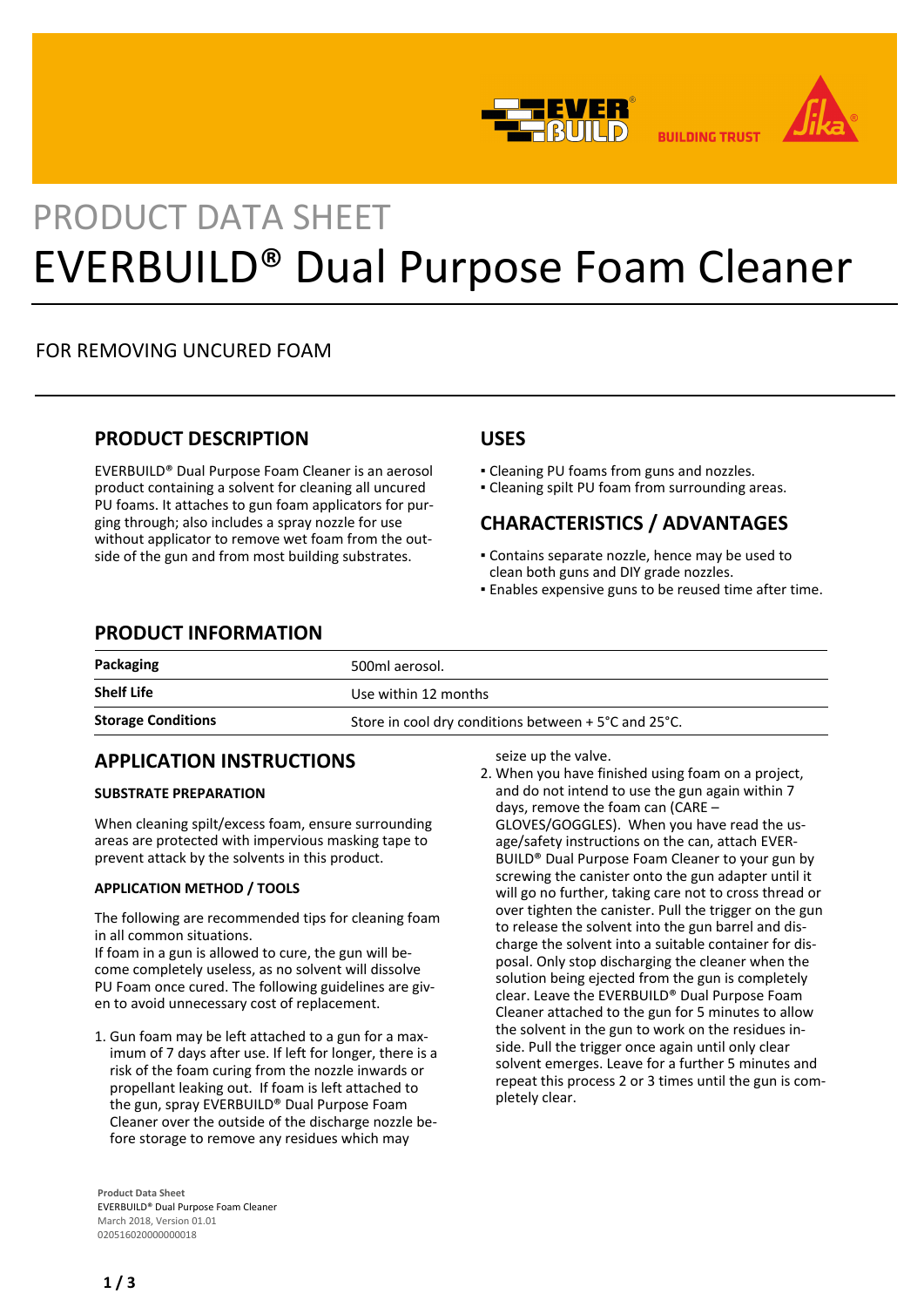The following directions will also help prolong the life of your gun.

- When replacing empty foam can with a full one, al-▪ ways clean the threaded adapter ring on the gun with EVERBUILD® Dual Purpose Foam Cleaner.
- Never dismantle a gun.
- Never try to clean a gun with water. This will cure the foam instantly and leave the gun useless.
- When using DIY grades, attach free red nozzle to foam cleaner and squirt foam down plastic nozzle until clean.

Use EVERBUILD® Dual Purpose Foam Cleaner to clean up spilled foam immediately. Check compatibility with surfaces in question before use

#### **LIMITATIONS**

- Will only clean uncured foam.
- Cured foam must be removed mechanically.

## **VALUE BASE**

All technical data stated in this Data Sheet are based on laboratory tests. Actual measured data may vary due to circumstances beyond our control.

## **LOCAL RESTRICTIONS**

Note that as a result of specific local regulations the declared data and recommended uses for this product may vary from country to country. Consult the local Product Data Sheet for the exact product data and uses.

# **ECOLOGY, HEALTH AND SAFETY**

#### **LEGAL NOTES**

The information, and, in particular, the recommendations relating to the application and end-use of Sika products, are given in good faith based on Sika's current knowledge and experience of the products when properly stored, handled and applied under normal conditions in accordance with Sika's recommendations. In practice, the differences in materials, substrates and actual site conditions are such that no warranty in respect of merchantability or of fitness for a particular purpose, nor any liability arising out of any legal relationship whatsoever, can be inferred either from this information, or from any written recommendations, or from any other advice offered. The user of the product must test the product's suitability for the intended application and purpose. Sika reserves the right to change the properties of its products. The proprietary rights of third parties must be observed. All orders are accepted subject to our current terms of sale and delivery. Users must always refer to the most recent issue of the local Product Data Sheet for the product concerned, copies of which will be supplied on request.

**Product Data Sheet** EVERBUILD® Dual Purpose Foam Cleaner March 2018, Version 01.01 020516020000000018